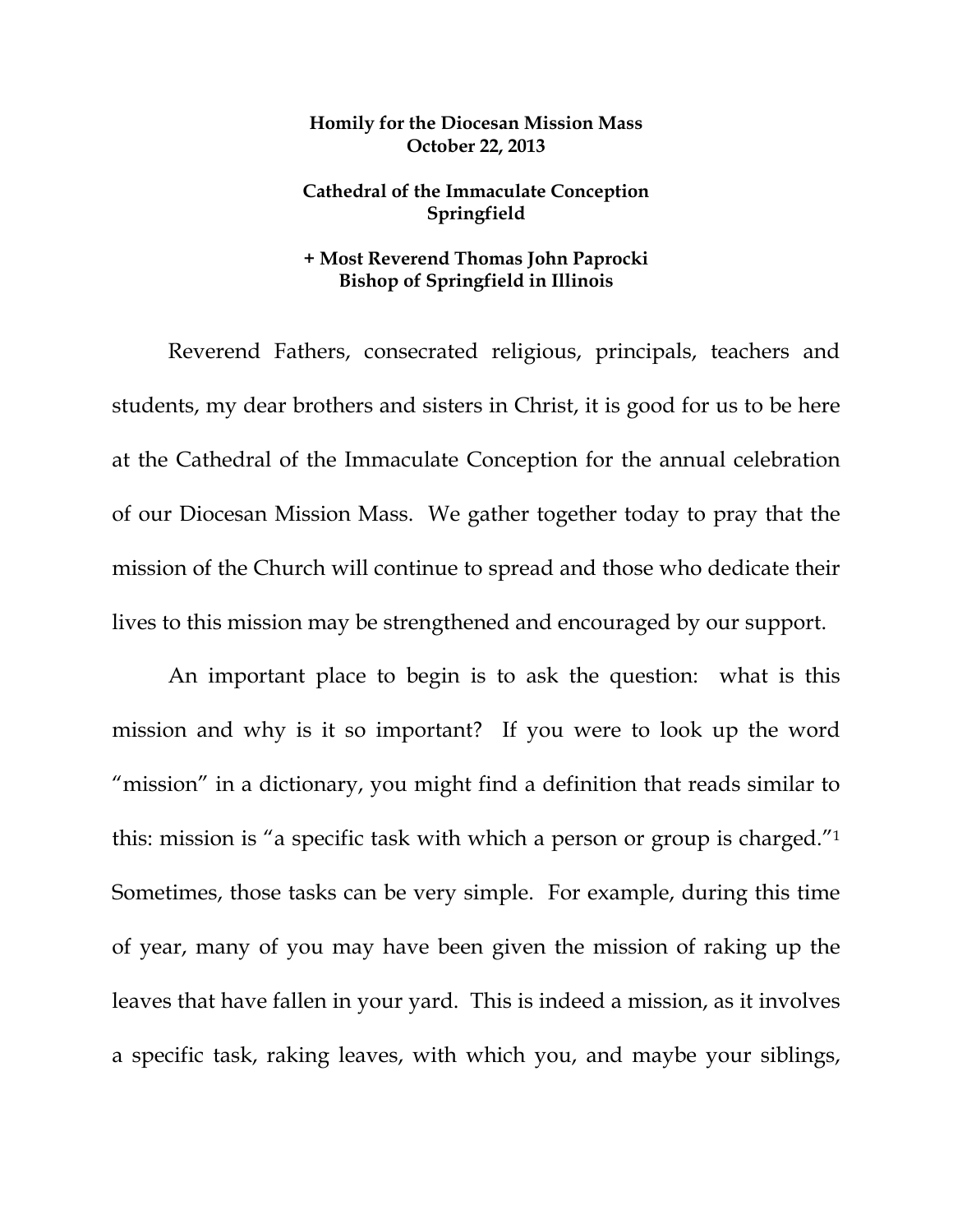have been charged to do by your parents. When a mission is given, it usually comes from somebody with authority over us, as in this case with your parents. Being the good children that you are, you are obedient to them and go out and begin raking.

 Let us now use our understanding of mission and apply it to the Church. First of all, we can consider who has the most authority in the Church. Although you might be tempted to say the pope, the one with the most authority is Jesus Christ. He founded the Church nearly 2000 years ago and just before He was about to depart from this earth by ascending to Heaven, Jesus gave the Apostles, his closest followers, their mission. At the end of Matthew's Gospel, we hear Jesus give this command: "Go, therefore, and make disciples of all nations, baptizing them in the name of the Father, and of the Son, and of the Holy Spirit, teaching them to observe all that I have commanded you. And behold, I am with you always, until the end of the age" (Mt 28:19-20).

 The Church has the mission of continuing the work that Jesus began while He was on earth by introducing new members into the Church through Baptism and by teaching of the Gospel. The Twelve Apostles were the first ones to receive this mission and so they, like obedient children,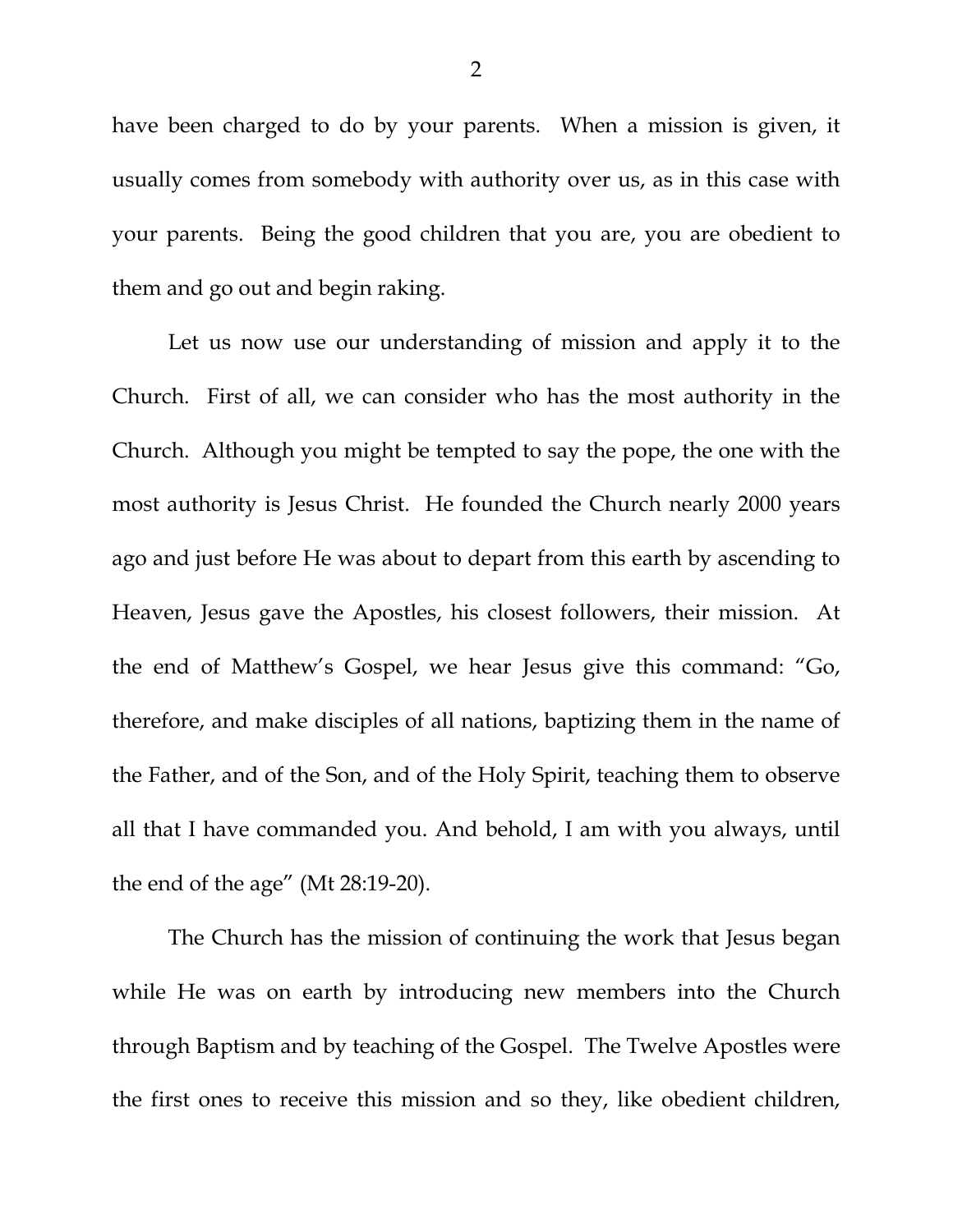went out and began to do as the Lord had asked them. This mission was a very big one for them to undertake. The world is a very big place and it would take a long time to travel everywhere in order to carry out this task. It was a task that would require more effort and time than those Twelve could do in the years that they had left in their lives. The solution to that would be for them to appoint others to continue their work after they were no longer capable. We call these successors to the original Apostles bishops.

 In our first reading, we see this handing on of the mission taking place. St. Paul, who had been very active in the mission of spreading the Gospel, is giving some practical advice to a young bishop by the name of Timothy. In that advice, He is reminding Timothy of the importance of preaching and teaching the message of the Gospel. He warns him that it will not always be easy and that people will not always listen to him, but he encourages Timothy not to give up and to stay committed to the mission that had been entrusted to the Church by Christ so that more and more people might have the opportunity to come to know Jesus and have the opportunity to share in the gift of salvation which He had won through His death and Resurrection.

3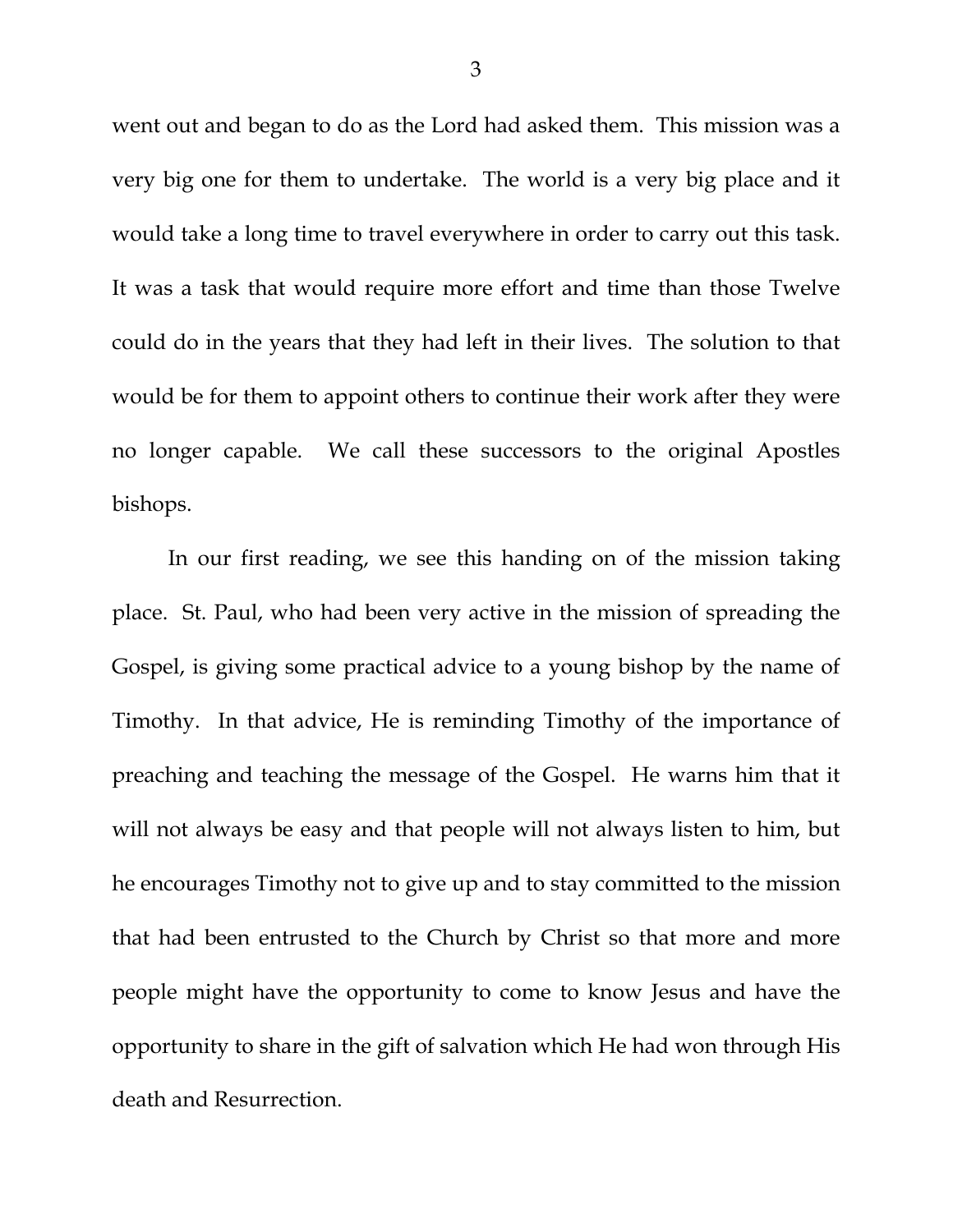Over time, as the mission continued to spread, more and more people became involved in the work of spreading the Gospel. Even though there were more and more bishops, the demands of the mission were too much for them to carry out this work alone. The mission of the Church, then, has been shared with others. You have probably heard stories of some of the great priests and religious missionaries who have gone to the corners of the world to make the saving message of Jesus Christ known. But even the vast numbers of priests and religious are not enough to continue the mission of the Church. In fact, Christians from every state of life have answered the call to continue this work of bringing the Good News to every place.

While the mission of the Church involves so many people, there is still need for leadership and guidance so that the work can be carried out in the way that Jesus desires. This leadership comes from the bishops, the successors to the Apostles. While it is true that Jesus Christ is ultimately the one in charge, He gave authority to the Apostles, and thus the bishops to ensure that the mission continues until He returns as the end of time. All of the bishops, therefore, continue to have a special role in ensuring that the mission continues according to the will of Christ. The bishops receive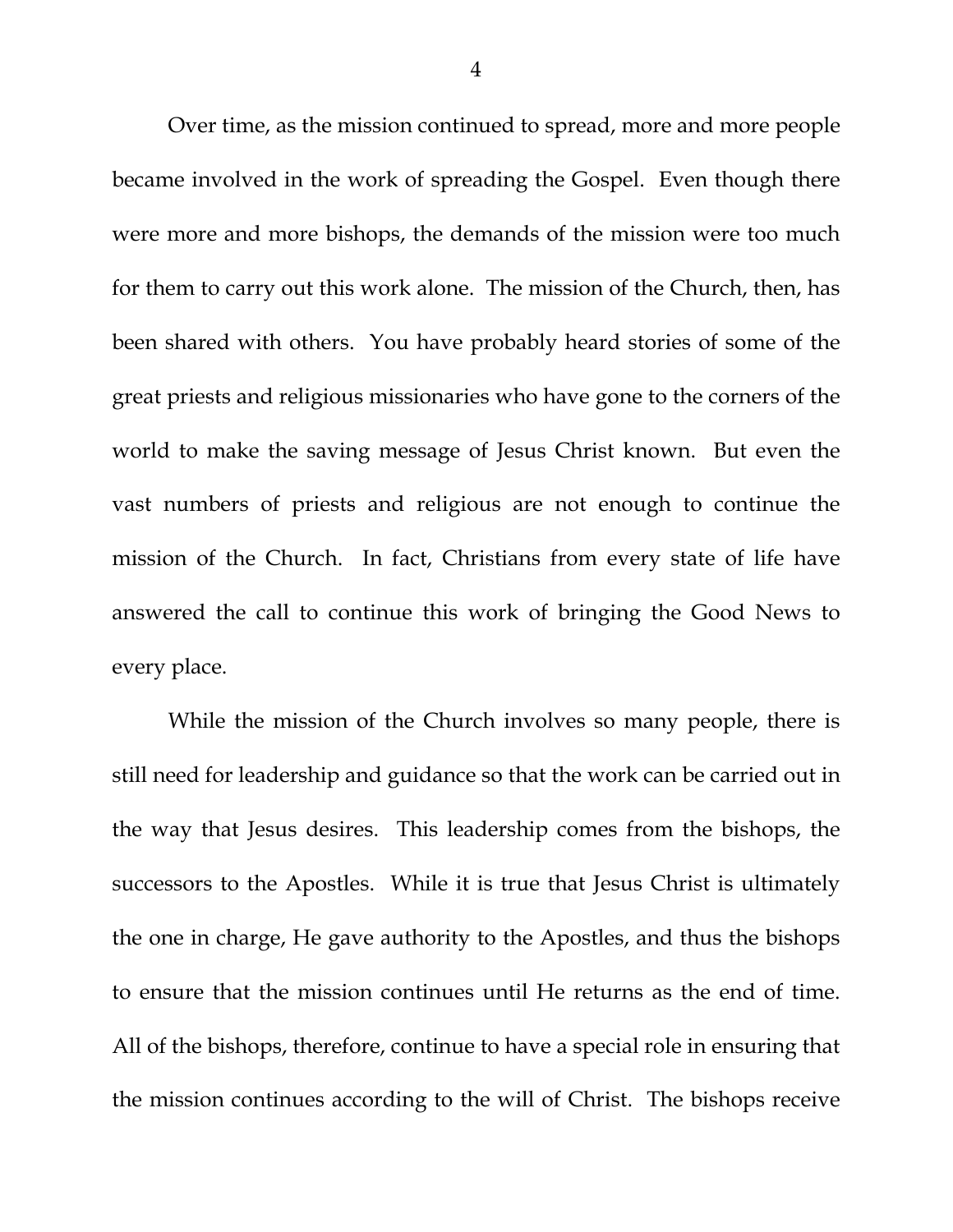special assistance in their role of authority from the head of the bishops, the Bishop of Rome, better known as the pope. The pope has been given this authority over the Church to be used not for his own purposes, but to ensure that the mission of the Church continues to head in the right direction.

Today, as we celebrate this mission Mass, we remember in a special way one of those popes, Blessed John Paul II, who will become a saint next April. Blessed John Paul II was very effective in his role of exercising authority over the mission of the Church. He was very active in travelling throughout the world to spread this Good News, visiting 129 countries during his nearly 27 years as pope. He was also very involved in his role as a teacher, writing on many subjects to assist the Church in growing both internally and externally. He truly was a missionary pope in every sense of the word and the Church is grateful for the impact that he has made on the Church throughout the world. As one who is blessed and soon to be a saint, we ask Him to pray for the Church that her mission might continue to be strong.

Among his many great contributions to the Church's mission was his encouragement to young people like yourselves to understand that they

5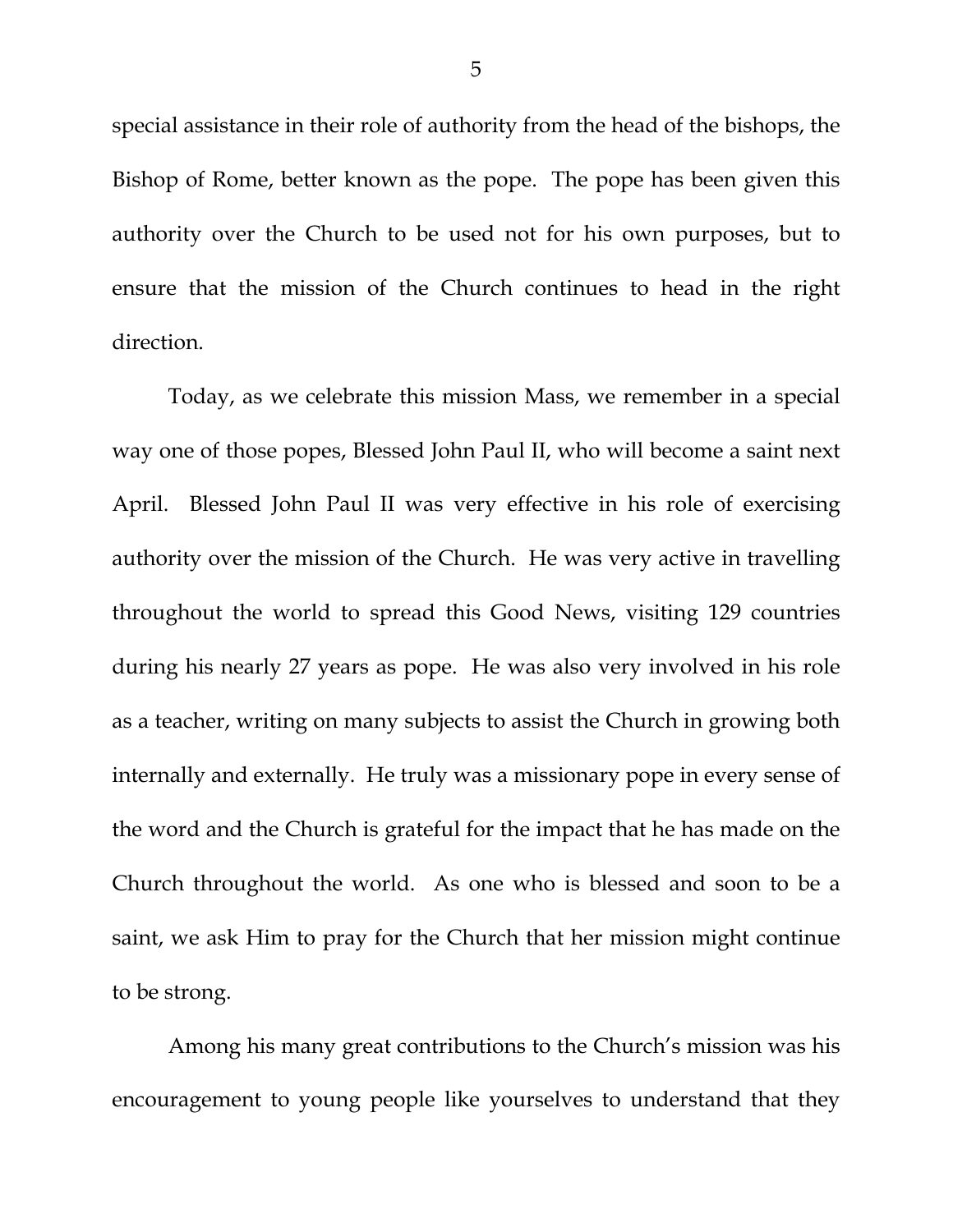too are called to be a part of the mission of the Church. In 1986, he called for the first World Youth Day, an event which would encourage young people throughout the world to be missionaries by embracing their faith and then sharing it with those around them. This tradition continues and in the most recent World Youth Day in Rio de Janeiro, Brazil, more than 3 million young people from across the globe gathered with our current Holy Father, Pope Francis, to be reminded of their participation in the missionary call to "go and make disciples of all nations."2

There is not one of us who is not called to share in this mission of the Church. Even though most of you are still young, you are called to contribute to the mission of the Church by praying for and assisting those who actively work as missionaries throughout the world. You will renew your commitment to this in just a moment. You also participate in this mission in your daily lives by learning more and more about your faith and then sharing that Good News with others both in word and in action. This is indeed an important work that you are called to, and as your bishop, I count on you to assist me in letting those in our diocese and throughout the world know of the gift of our Lord Jesus Christ who has suffered, died, and risen from the dead so that we, along with all of our brothers and sisters